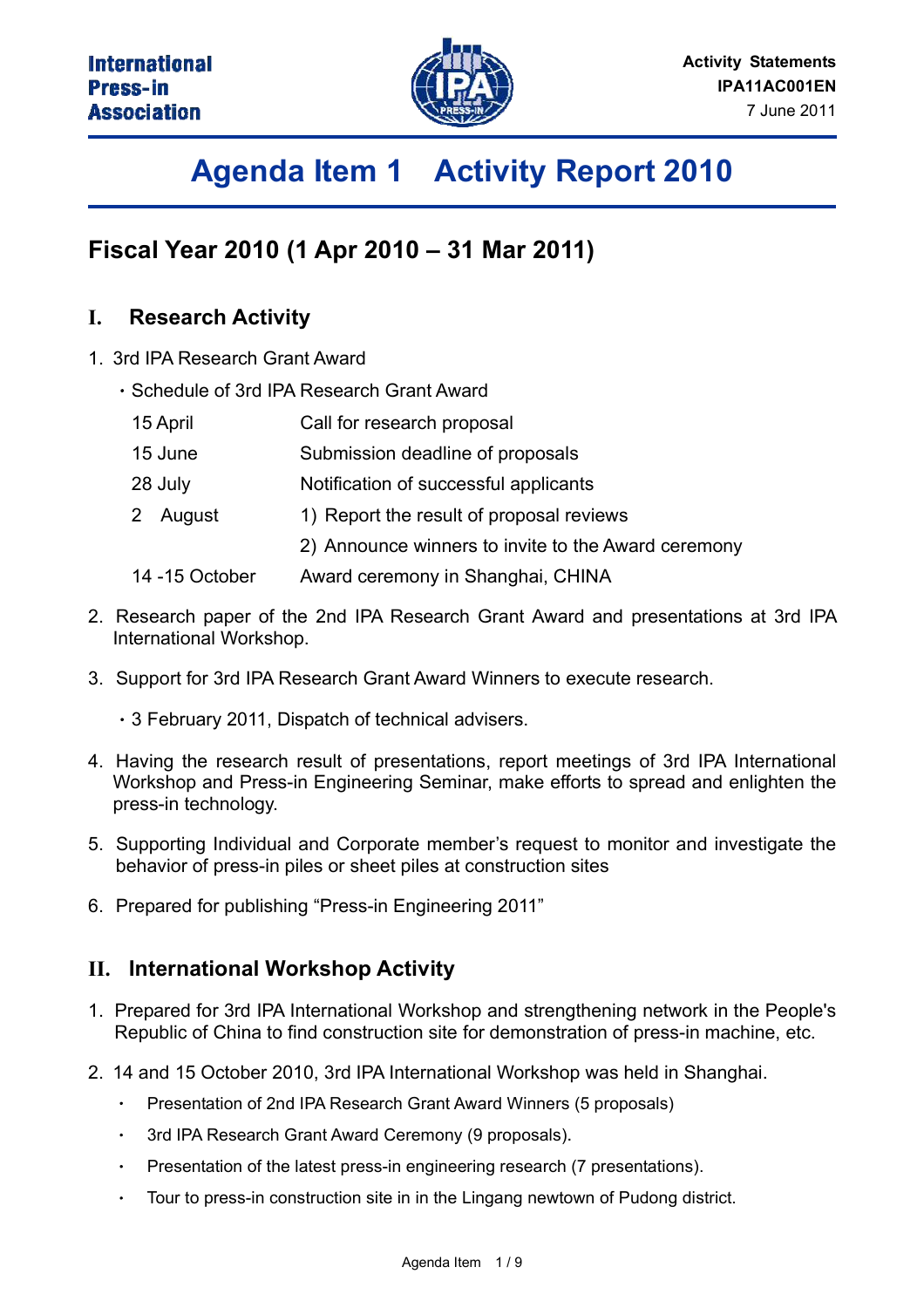- 3. Selected the place for 4th IPA International Workshop
- 4. Strengthen network with other organization
	- Strengthened make network with Tongji University and other Chinese universities.
	- $\ddot{\phantom{a}}$ Exchange information with ASCE, DFI, China Civil Engineering Society, and Shanghai Society of Civil Engineering.

#### **III. Committee Activity**

- 1. The Ordinary General Assembly
	- An Ordinary General Assembly 2010 by internet, 6th July to 3th August 2010 The agenda was as follows;
	- 1. Activity Report 2009
	- 2. Income and Expenditure Account 2009
	- 3. Activity Plan 2010
	- 4. Income and Expenditure Budget 2010
	- 5. Election of Directors and Auditors and all members agreed unanimously.
	- 6. Revision of Constitution
- 2. Research Committee
	- 13th July 2010, the first Research Committee meeting was held at Kochi head office of Giken Seisakusho. Attendees were Prof. Kusakabe from Tokyo Institute of Technology, Dr Kikuchi from Independent Administrative Institution Port and Airport Research Institute, Dr Tagaya Research Committee Chairman and 5 other members.

The agenda was as follows;

- (1) Discussed the research proposals of 3rd IPA International workshop
- (2) Programme of 3rd IPA International workshop
- (3) Vibration of underground structure and investigation of aseismic capacity
- 3. Public Relations Committee
	- 2-1. Public Relations Committee actively did Upgrade on homepage, Expansion of presentation tool and the press announcement.

#### **IV. Public Relations**

- 1. Updating the IPA Website.
- $\bullet$ Updated articles of the IPA Website.
- 2. Information Session
- 13th May 2010, Secretary General Dr Okumura explained the content of the activity of "3rd IPA International Workshop" at the JR East Japan Railway Company.
- 3. Lecture
- 4th June 2010, Secretary General Dr Okumura lectured "The activity in 2010 of IPA" at the JPA General Assembly.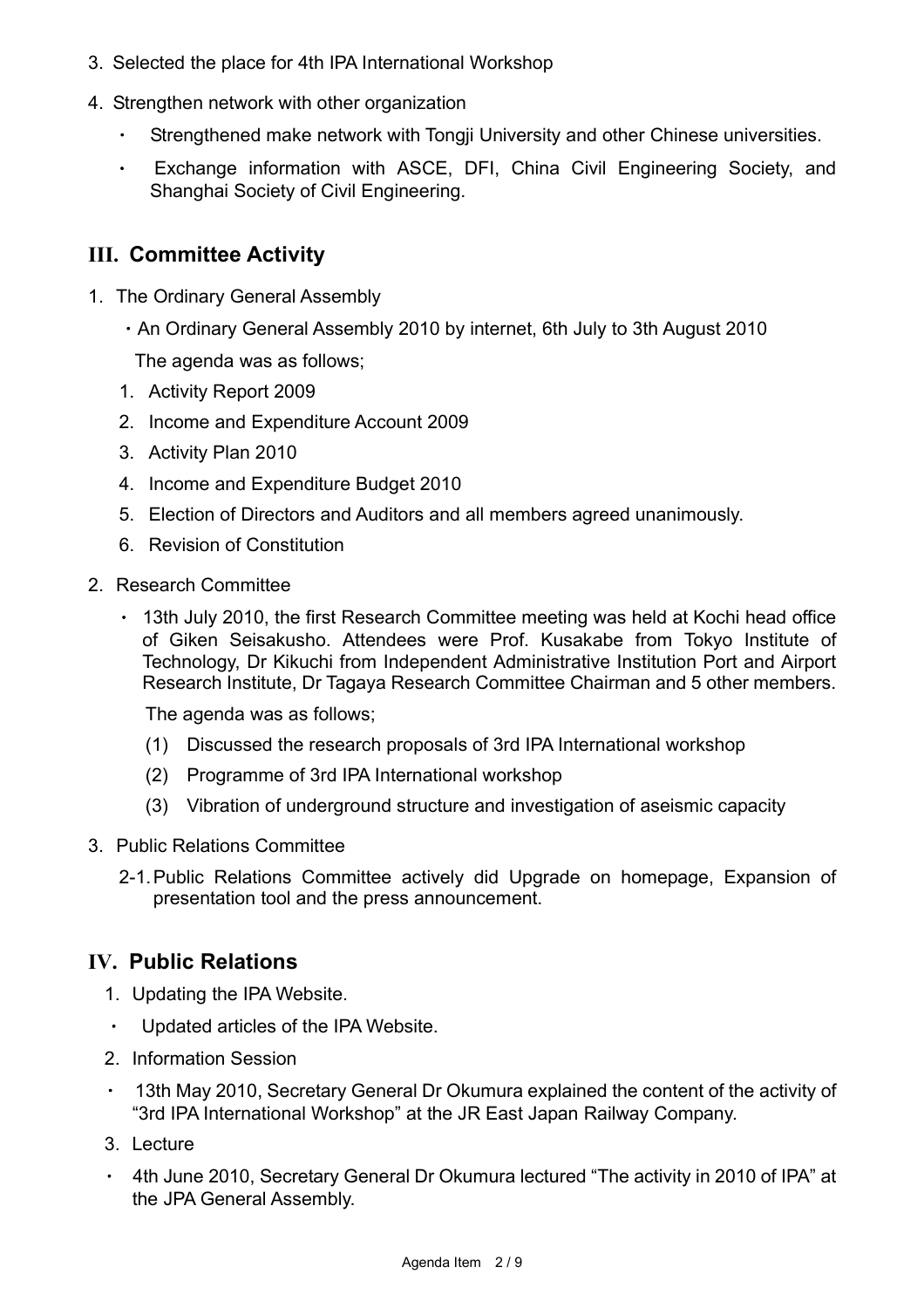4. Releasing news, topics and results of researches to Newspapers and Magazines

### **V. Service for member**

1. Recruiting New Members

IPA Promotion Team from Giken Seisakusho Co., Ltd. supported to recruit new Individual Members and Corporate Members.

31st March 2011: Total of Individual member: 483

Total of Corporate member: 26

Total of Student member: 6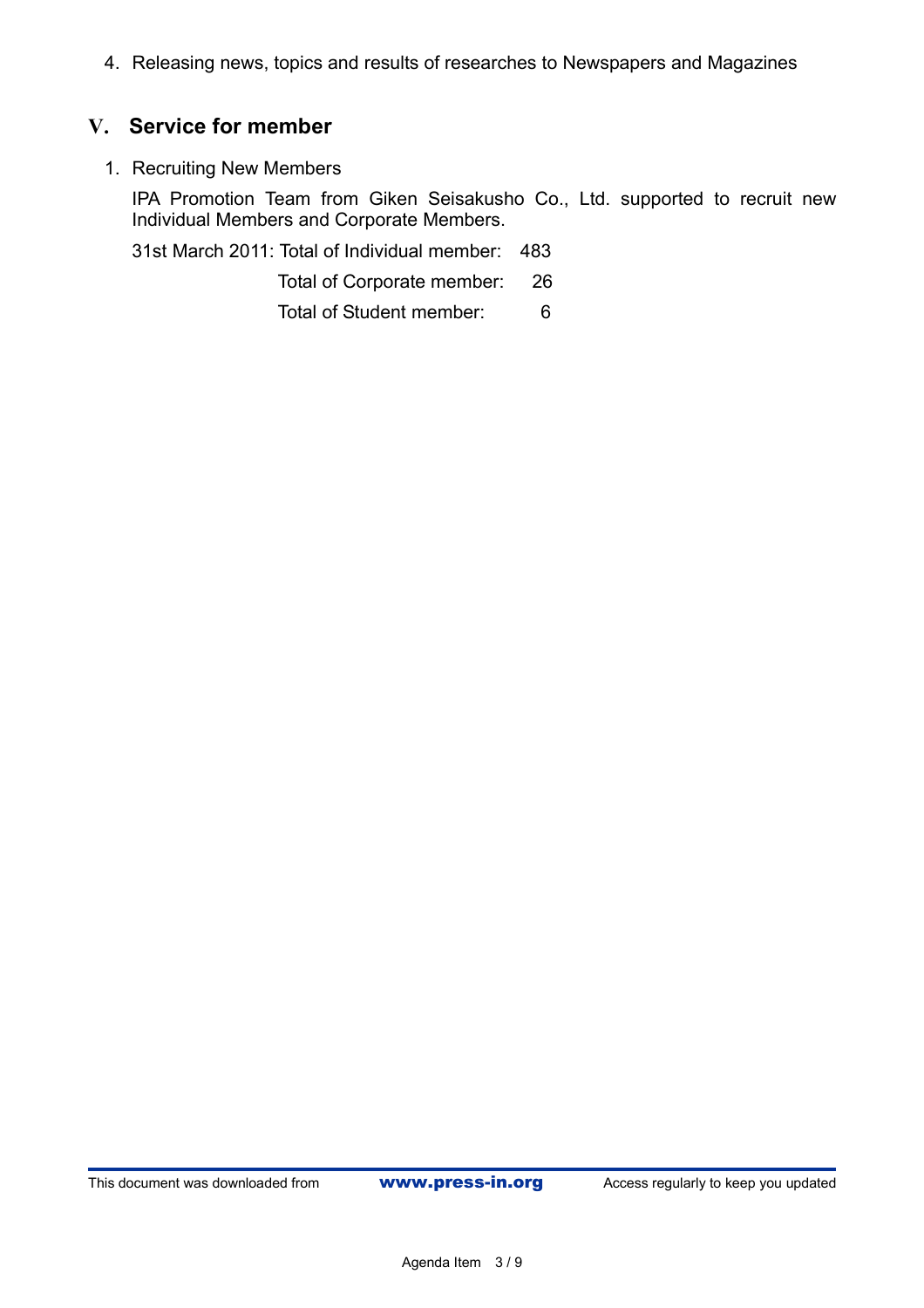

# **Income and Expenditure Account 2010**

### **Fiscal Year 2010(1 Apr 2010 – 31 Mar 2011)**

|              |                                                     | (Unit: Japanese Yen) |             |                       |                               |  |  |
|--------------|-----------------------------------------------------|----------------------|-------------|-----------------------|-------------------------------|--|--|
|              | <b>Accounting Title</b>                             | <b>Budget</b>        | Actual      | <b>Difference</b>     | Note                          |  |  |
|              | <b>I</b> Operating Activity                         |                      |             |                       |                               |  |  |
|              |                                                     |                      |             |                       |                               |  |  |
| 1            | <b>Operating Income</b>                             |                      |             |                       |                               |  |  |
|              | 1 Entry Fee                                         |                      |             |                       |                               |  |  |
|              | Corporate Member's Entry Fee                        | 466,056              | 566,056     | 100,000               | 6 Companies                   |  |  |
|              | 2 Membership Subscription                           |                      |             |                       |                               |  |  |
|              | Individual Member's Annual Fee                      | 4,643,211            | 4,749,745   | 106,534               | 476Individuals                |  |  |
|              | Corporate Member's Annual Fee                       | 2,866,056            | 2,966,056   | 100,000               | 30 Lots                       |  |  |
|              | 3 Donation                                          |                      |             |                       |                               |  |  |
|              | Donation                                            | 3,000,000            | 3,000,000   |                       | O IPC Rent Expense from Giken |  |  |
|              | 4) Miscellaneous Income                             |                      |             |                       |                               |  |  |
|              | Interest                                            | 6.607                | 15.554      | 8.947                 |                               |  |  |
|              | <b>Total Operating Income</b>                       | 10,981,930           | 11,297,411  | 315,481               |                               |  |  |
| $\mathbf{2}$ | <b>Operating Expenditure</b>                        |                      |             |                       |                               |  |  |
|              | 1 Project Expenditure                               |                      |             |                       |                               |  |  |
|              | 3rd IPA Research Grants                             | 5,400,000            | 2,415,500   | $\triangle$ 2,984,500 |                               |  |  |
|              | 3rd IPA International Workshop                      | 5,478,257            | 5,416,214   | $\triangle$ 62,043    |                               |  |  |
|              | Prepare for 3rd IPA International Workshop          | 706,928              | 706,928     |                       |                               |  |  |
|              | Reward for 2nd Reviewing Committee Members          | 150,000              | 150,000     |                       |                               |  |  |
|              | Reward for 3rd Selection Committee Members          | 210,000              | 210,000     |                       |                               |  |  |
|              | Support for 3rd IPA Research Grant Winners          | 46,132               | 175,892     | 129,760               |                               |  |  |
|              | Reward for Research Committee Members               | 100,000              | 65,000      | $\triangle$ 35,000    |                               |  |  |
|              | Support for Press-in Engineering of China           | 500,000              | 500,000     |                       |                               |  |  |
|              | 2nd IPA Press-in Seminar                            | 566,732              | 566,732     |                       |                               |  |  |
|              | Report Meetings of 3rd IPA International Workshop   | 0                    | 467,426     | 467,426               |                               |  |  |
|              | Management and General<br>$\circled{2}$             |                      |             |                       |                               |  |  |
|              | Revision of IPA Website                             | 133.350              | 133,350     |                       |                               |  |  |
|              | Making Membership Cards                             | 69,315               | 69,315      |                       |                               |  |  |
|              | Printing Envelops and Covering Letters              | 190,560              | 40,560      | $\Delta$ 150,000      |                               |  |  |
|              | Translation fee                                     | 356,096              | 176.096     | $\triangle$ 180,000   |                               |  |  |
|              | International and Domestic Postage Expense          | 158,469              | 149,159     | $\Delta$ 9,310        |                               |  |  |
|              | <b>Communication Expense</b>                        | 121,368              | 121,022     | $\Delta$ 346          |                               |  |  |
|              | Rent Expense                                        | 3,000,000            | 3,000,000   |                       |                               |  |  |
|              | Office Supplies Expense                             | 117,171              | 139,158     | 21,987                |                               |  |  |
|              | <b>Commission Expense</b>                           | 338,512              | 95,410      | △ 243,102             |                               |  |  |
|              | 3 Domestic Travel Expense                           |                      |             |                       |                               |  |  |
|              | Secretariat                                         | 829,542              | 509,382     | $\triangle$ 320,160   |                               |  |  |
|              | Research Committee Members (include Social Meeting) | 207,600              | 208,940     | 1,340                 |                               |  |  |
|              | <b>Total Operating Expenditure</b>                  | 18,680,032           | 15,316,084  | (3,363,948)           |                               |  |  |
|              | Surplus / (Deficit) of Income over Expenditure      | (7,698,102)          | (4,018,673) | 3,679,429             |                               |  |  |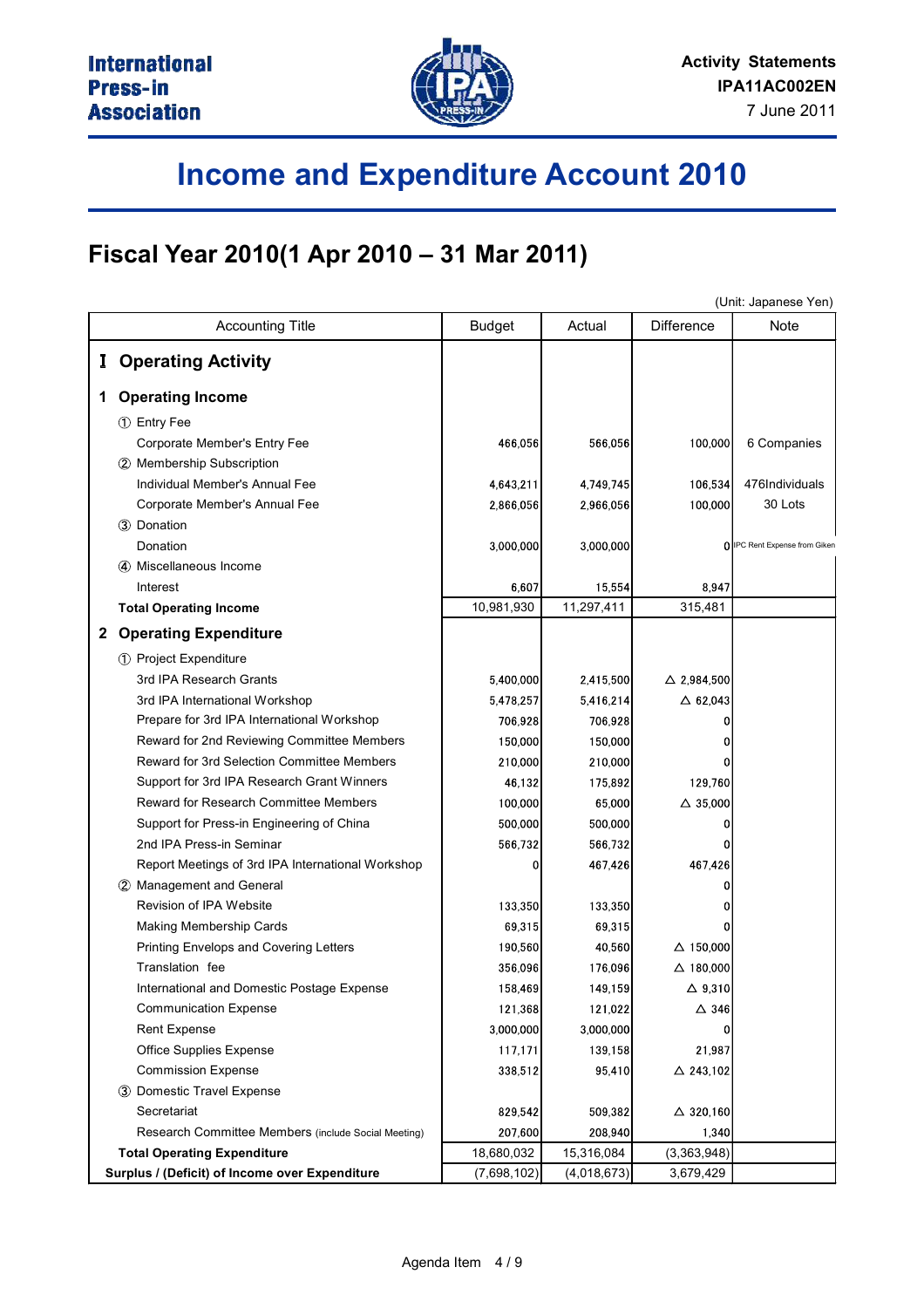| <b>Accounting Title</b>                         | <b>Budget</b> | Actual    | <b>Difference</b> | Note |
|-------------------------------------------------|---------------|-----------|-------------------|------|
| II Investment                                   |               |           |                   |      |
| <b>Investment</b>                               |               |           |                   |      |
| <b>Fixed Assets</b><br>(1)                      |               |           |                   |      |
| <b>Fixed Deposit</b>                            | 6,000,000     | 6,000,000 | 0                 |      |
| <b>Total Investment</b>                         | 6,000,000     | 6,000,000 | 0                 |      |
| Surplus / (Deficit) of Investment Activity      | 6,000,000     | 6,000,000 | $\Omega$          |      |
| Ⅲ Contingency Expense                           |               |           |                   |      |
| <b>Contingency Fund</b>                         | 154,743       | 57,096    | (97, 647)         |      |
| Research Contingency Fund                       | 50,000        | 0         | (50,000)          |      |
| Surplus / (Deficit) of the Current Year         | (1,902,845)   | 1,924,231 | 3,827,076         |      |
| <b>Balance brought from the Previous Year</b>   | 2,369,227     | 2,369,227 | $\Omega$          |      |
| <b>Balance carried forward to the Next Year</b> | 466,382       | 4,293,458 | 3,827,076         |      |

監査の結果、重要な点において適正に表示しているものと認める。



In our opinion, the above statement of accounts are presented fairly in all material respects.

 $\frac{7}{5}$  2011,

Auditor

my Hyll (

Auditor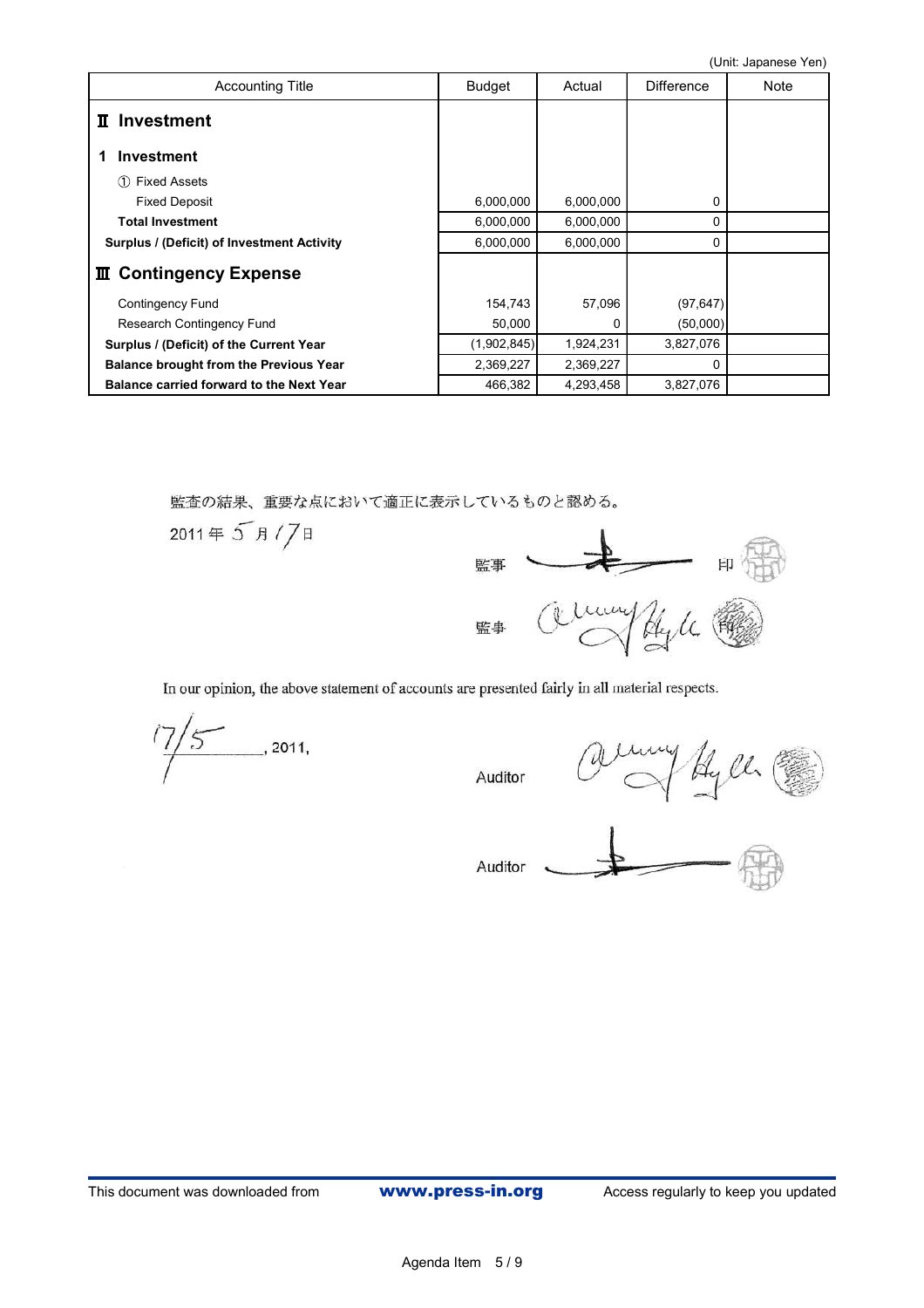

## **Activity Plan 2011**

### **Fiscal Year 2011 (1 Apr 2011 – 31 Mar 2012)**

### **I. Research Activity**

- 2. Publishing "Press-in Engineering 2011" and promoting.
	- Distribute to National Diet Library, domestic and overseas universities, related academic societies and associations, etc.
- 3. Supporting 3rd IPA Research Grant Award Winners to execute research work
	- The specialists of press-in engineering are nominated as technological advisers and supporting 3rd IPA Research Grant Award Winners to execute research work.
	- Supporting 3rd IPA Research Grant Award Winners to reflect the construction site needs of corporate members for their research works.
- 4. Supporting Individual and Corporate member's request to monitor the sites.
- 5. Preparing for Call for Research Proposal of 4th IPA Research Grant Award by Research Committee.
- 6. Establishing the evaluation method of geological properties driven by press-in machine by Research Committee.
	- $\cdot$  Authorizing PPT (Pile Penetration Test) technology.
- 7. Promoting press-in technology to hold seminars of press-in engineering, symposiums of research results, etc.
- 8. Preparing for making "Press-in Design Guideline", "Press-in Construction Guideline".

### **II. International Workshop Activity**

- 2. Preparing for 4th IPA International Workshop.
	- Selecting the place of 4th IPA International Workshop and the site of construction demonstration.
	- Preparing for the program of 4th IPA International Workshop by Research Committee.
- 2. Contributing to promote global expansion of press-in engineering and to exchange the ideas of younger research engineers to hold International seminar attended by Cambridge university, The university of Tokyo, Tokyo Institute of Technology, Kanazawa university,Tongji university, etc. in Kochi in July.
- 2. Strengthen network with other private, public and academic organizations.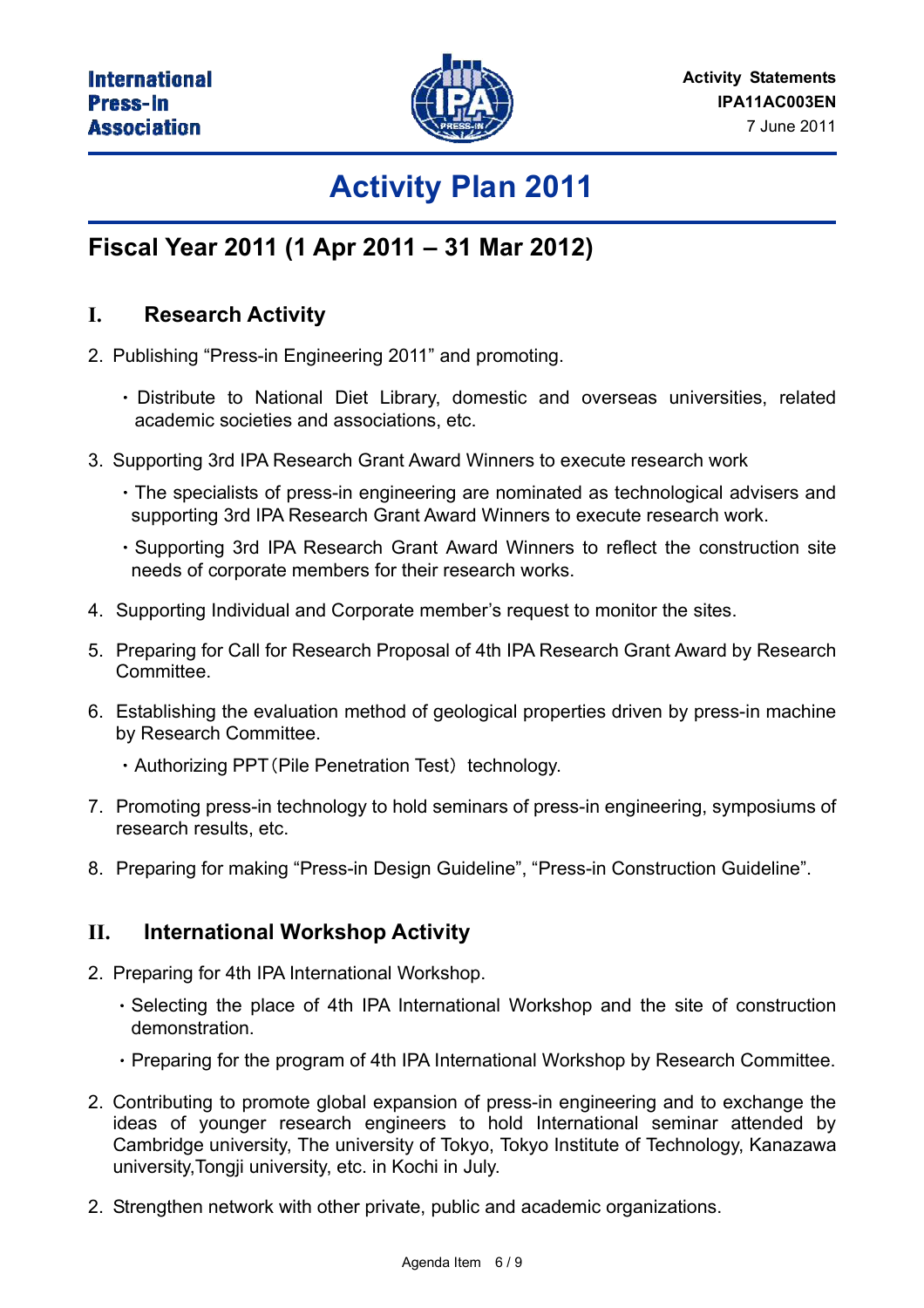- Exchanging engineering and research information with ASCE, DFI, Chinese Society of Civil Engineers, Shanghai Society of Civil Engineers, etc.
- Strengthening network with Tongji University in Shanghai, Taiwan National University and Seiko University in Taiwan, etc.

### **III. Committee Activity**

- 1. Enhancing activity of Administrative Committee to strengthen IPA finance.
- 2. Expanding members of Monitoring Subcommittee and Machinery Subcommittee to execute more active works of Research Committee. Executing research works based on visualization in underground phenomina to analyze in-situ monitoring data during construction.
- 3. Research Committee promotes collaboration research works with other private, public and academic organizations.
- 4. Public Relations Committee promotes IPA more actively to execute more public relations activities by updating and developing IPA webpage, developing presentation materials and making press releases.

### **IV. Public Relations Activity**

- 1. Revising webpage largely, updating webpage frequently and developing membership own site (outsourcing partially).
- 2. Making press releases at appropriate timing to newspapers and magazines regarding topics of Press-in seminars, research results, etc..
- 3. Making lectures of the IPA activities at the JPA(Japan Press-in Association) General Assembly, etc..
- 4. Promoting more public relations activities to the clients of press-in technology, especially to domestic and overseas railway companies in this year and supporting to reflect to bidding specifications.

### **V. Service for member**

- 1. Recruiting new members, especially new corporate members more actively. Recruiting new corporate members at the events organized by JPA to cooperate with JPA.
- 2. Giving more services to IPA members by using IPC( International Press-in Center) based at Shinagawa in Japan.
- 3. Supporting domestic and overseas Individual and Corporate member's activities, especially in Shanghai and Taiwan in this year more actively.

This document was downloaded from **www.press-in.org** Access regularly to keep you updated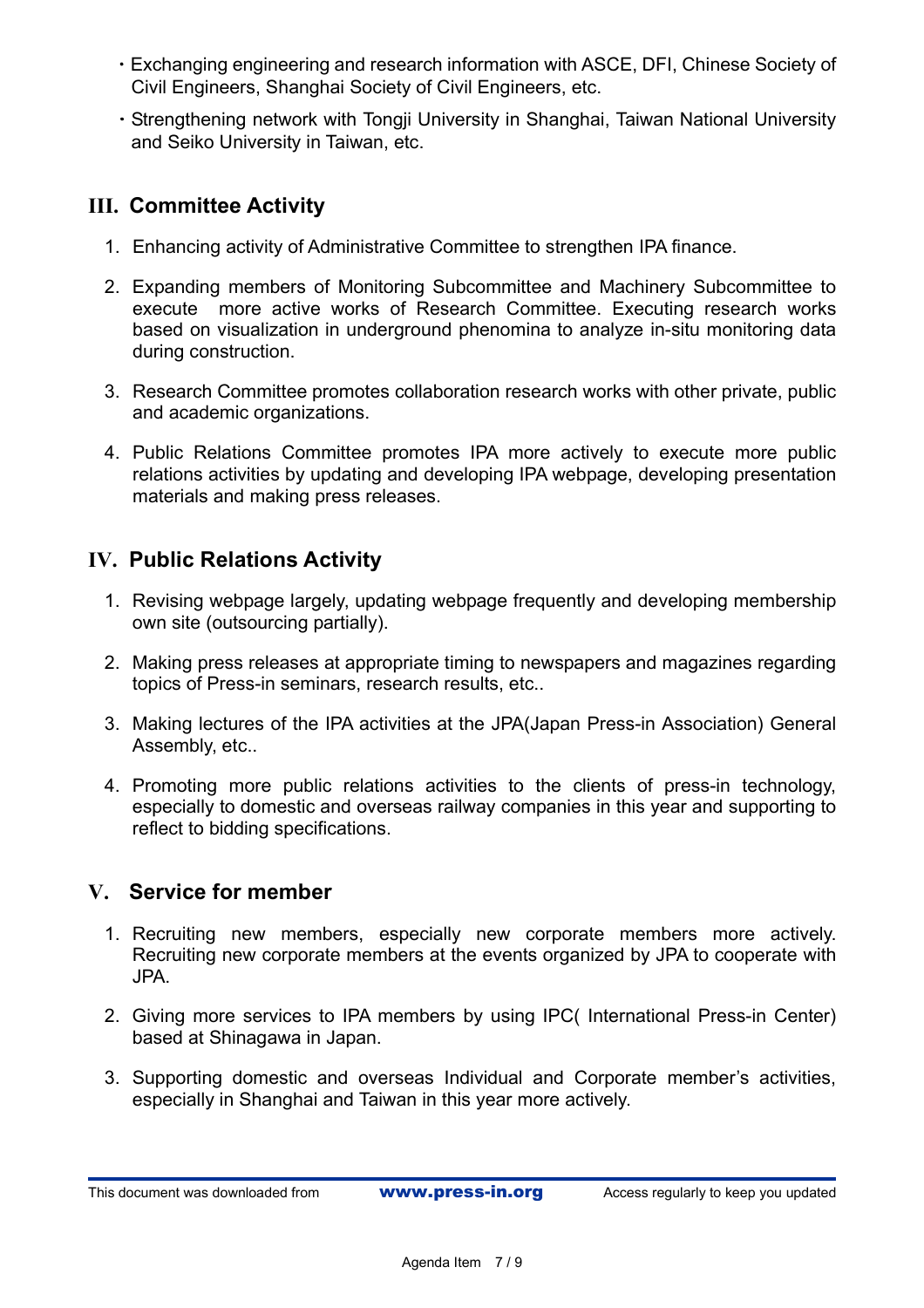

## **Income and Expenditure Revised Budget 2011**

| <u> Fiscal Year 2011 (1 Apr 2011 – 31 Mar 2012)</u> |                                                |                      |                     |                    | (Unit: Japanese Yen)        |
|-----------------------------------------------------|------------------------------------------------|----------------------|---------------------|--------------------|-----------------------------|
|                                                     | <b>Accounting Title</b>                        | Actual 2010          | <b>Budget</b>       | Difference         | Note                        |
| $\mathbf{I}$                                        | <b>Operating Activity</b>                      |                      |                     |                    |                             |
|                                                     |                                                |                      |                     |                    |                             |
| 1                                                   | <b>Operating Income</b>                        |                      |                     |                    |                             |
|                                                     | 1 Entry Fee                                    |                      |                     |                    |                             |
|                                                     | Corporate Member's Entry Fee                   | 566,056              | 300,000             | (266, 056)         | 3 Companies                 |
|                                                     | 2 Membership Subscription                      |                      |                     |                    |                             |
|                                                     | Individual Member's Annual Fee                 | 4,749,745            | 4,700,000           | (49, 745)          | 470 Individuals             |
|                                                     | Corporate Member's Annual Fee                  | 2,966,056            | 3,300,000           | 333,944            | 30Lots+3Lots                |
|                                                     | 3 Donation                                     |                      |                     |                    |                             |
|                                                     | Donation                                       | 3,000,000            | 3,000,000           | 0                  | IPC Rent Expense from Giken |
|                                                     | 4 Miscellaneous Income                         |                      |                     |                    |                             |
|                                                     | Interest<br><b>Total Operating Income</b>      | 15,554<br>11,297,411 | 2.000<br>11,302,000 | (13, 554)<br>4,589 |                             |
|                                                     |                                                |                      |                     |                    |                             |
|                                                     | 2 Operating Expenditure                        |                      |                     |                    |                             |
|                                                     | 1 3rd IPA Research Grants                      | 2,415,500            | 3,134,500           | 719,000            | send to 5groups             |
|                                                     | 3rd IPA International Workshop                 | 5,416,214            | 0                   | (5, 416, 214)      |                             |
|                                                     | Prepare for 3rd IPA International Workshop     | 706,928              | 0                   | (706, 928)         |                             |
|                                                     | Prepare for 4th IPA International Workshop     | 0                    | 700,000             | 700,000            | Venue visit                 |
|                                                     | Reward for 2nd Reviewing Committee Members     | 150,000              | 0                   | (150,000)          |                             |
|                                                     | Reward for 3rd Selection Committee Membe       | 210,000              | 0                   | (210,000)          |                             |
|                                                     | Support for 3rd IPA Research Grant Winners     | 175,892              | 150,000             | (25, 892)          |                             |
|                                                     | Reward for Research Committee Members          | 65,000               | 150,000             | 85,000             | 2 times                     |
|                                                     | Support for Press-in Engineering of China      | 500,000              | 0                   | (500,000)          |                             |
|                                                     | 2nd IPA Press-in Seminar                       | 566,732              | 0                   | (566, 732)         |                             |
|                                                     | 3rd IPA Press-in Seminar                       | 0                    | 700,000             | 700,000            | Hold in Tokyo, Kochi        |
|                                                     | Report Meetings of 3rd IPA International Wo    | 467,426              | 0                   | (467, 426)         |                             |
|                                                     | Publishing Press-in Engineering 2011           | 0                    | 400,000             | 400,000            |                             |
|                                                     | Support for member of overseas                 | 0                    | 600,000             | 600,000            | Shanghai, Taiwan            |
|                                                     | 2 Management and General                       |                      |                     | 0                  |                             |
|                                                     | Revision of IPA Website                        | 133,350              | 500,000             | 366,650            |                             |
|                                                     | <b>Making Membership Cards</b>                 | 69,315               | 70,000              | 685                |                             |
|                                                     | Printing Envelops and Covering Letters         | 40,560               | 40,000              | (560)              |                             |
|                                                     | Translation fee                                | 176,096              | 330,000             | 153,904            |                             |
|                                                     | International and Domestic Postage Expense     | 149,159              | 150,000             | 841                |                             |
|                                                     | <b>Communication Expense</b>                   | 121,022              | 100,000             | (21, 022)          |                             |
|                                                     | <b>Rent Expense</b>                            | 3,000,000            | 3,000,000           | 0                  |                             |
|                                                     | Office Supplies Expense                        | 139,158              | 110,000             | (29, 158)          |                             |
|                                                     | <b>Commission Expense</b>                      | 95,410               | 100,000             | 4,590              |                             |
|                                                     | 3 Domestic Travel Expense                      |                      |                     |                    |                             |
|                                                     | Secretariat                                    | 509,382              | 500,000             | (9,382)            |                             |
|                                                     | Research Committee Members (include Social     | 208,940              | 250,000             | 41,060             | 2 times                     |
|                                                     | 4 Expense for Branch Activity                  | 0                    | 0                   | 0                  |                             |
|                                                     | <b>Total Operating Expenditure</b>             | 15,316,084           | 10,984,500          | (4, 331, 584)      |                             |
|                                                     | Surplus / (Deficit) of Income over Expenditure | (4,018,673)          | 317,500             | 4,336,173          |                             |